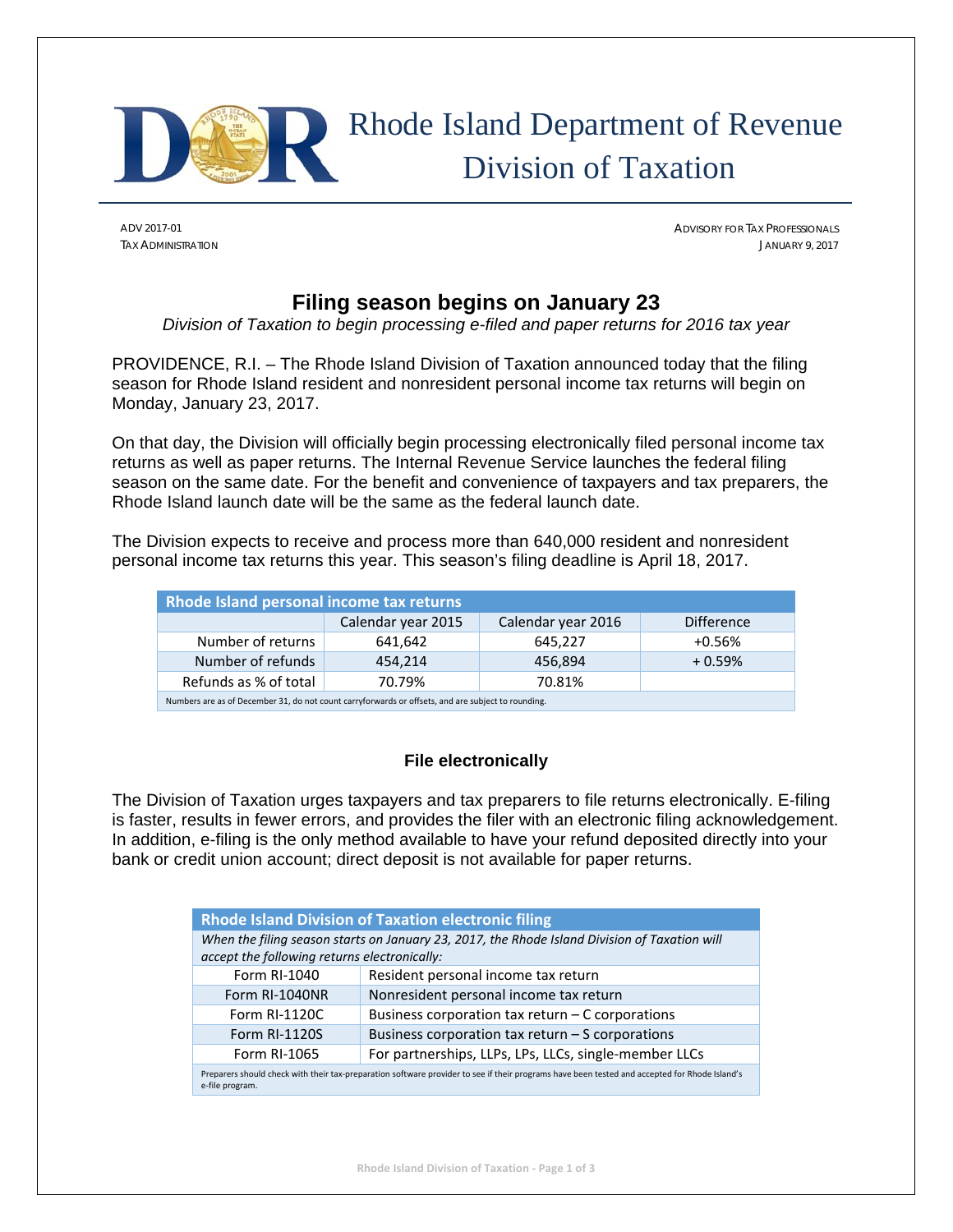Top priorities for the Division of Taxation include protecting taxpayer information, safeguarding tax dollars, and ensuring that the right refund amount goes to the right person in a timely fashion. Taxpayers can help by filing electronically and using direct deposit, which is the most secure and effective way to receive your refund. Last year, the Division issued more than 456,000 refunds totaling \$279 million in the aggregate.

| Rhode Island personal income tax refunds                                                           |                    |                    |                   |  |  |
|----------------------------------------------------------------------------------------------------|--------------------|--------------------|-------------------|--|--|
|                                                                                                    | Calendar year 2015 | Calendar year 2016 | <b>Difference</b> |  |  |
| Number of refunds                                                                                  | 454.214            | 456.894            | $+0.59%$          |  |  |
| Total dollar amount                                                                                | \$249,597,074.19   | \$279,878,237.91   | $+12.1%$          |  |  |
| Average refund                                                                                     | \$549.51           | \$612.57           | $+11.5%$          |  |  |
| Numbers are as of December 31, do not count carryforwards or offsets, and are subject to rounding. |                    |                    |                   |  |  |

For those who file paper returns, the Division urges the use of tax preparation software so that the resulting return can be filed with a two-dimensional barcode. Paper returns with 2-D barcodes process more effectively and efficiently and result in fewer errors.

For those without tax preparation software, forms for the new filing season, covering tax year 2016, are now available on the Division's website: http://www.tax.ri.gov/taxforms/personal.php. Among the forms now available for download from the Division's website is Form RI-1040H, involving the statewide property-tax relief credit.

#### **Filing tips**

The Division of Taxation urges taxpayers and preparers to make sure that a Rhode Island personal income tax return includes a properly and accurately completed Schedule W (assuming that the taxpayer had Rhode Island personal income tax withheld last year, from a paycheck, a pension, or other such source of income).

When filing a paper return, taxpayers should make sure that the return is signed and dated. When making a payment, taxpayers should be sure to include a payment voucher. For those using tax software, vouchers can be printed out along with a copy of the return. Vouchers are also on the Division website: http://www.tax.ri.gov/forms/2016/Income/2016%20RI-1040V\_h.pdf

The Division urges taxpayers to begin gathering and organizing their financial records for 2016 in preparation for the coming tax-filing season. For example, those claiming certain tax credits should be prepared to provide supporting documentation:

- Because the earned income credit is intended for those who have earned income (and who meet certain other requirements), those claiming the credit need to have *bona fide*  documentation showing the source(s) of their earned income, such as Form W-2 wage statements.
- Because the statewide property-tax relief credit (Form RI-1040H) is generally intended for those who own or rent local property (and who meet certain other requirements), those claiming the credit need to have *bona fide* documentation showing that they paid local property tax, or paid rent to a landlord that paid local property tax.